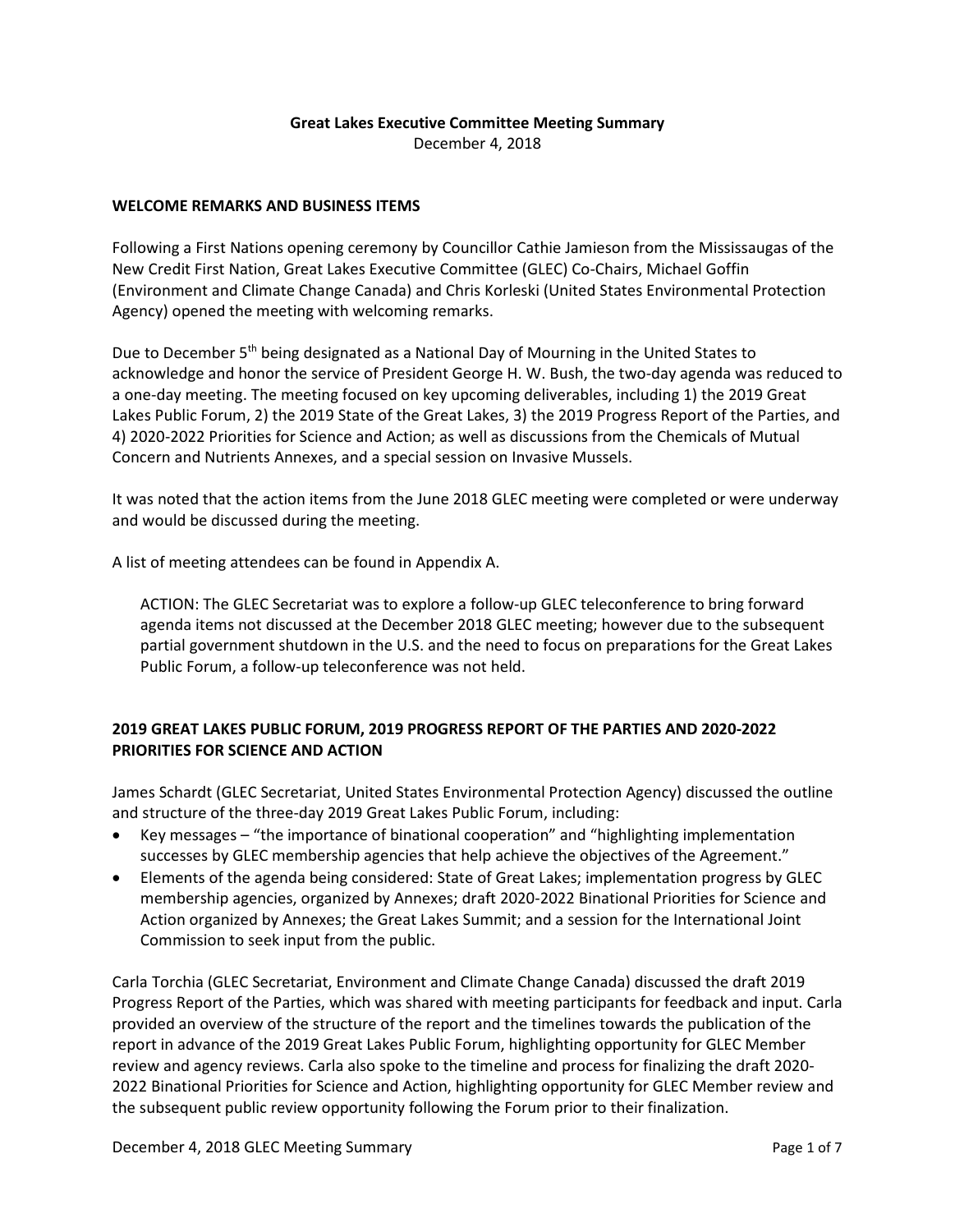Later during the meeting, Annex Co-Leads presented proposed Annex-specific Priorities.

ACTION: GLEC members were asked to review and provide input on the draft 2019 Progress Report of the Parties to the Secretariat by January 31, 2019.

ACTION: GLEC members were asked to review and provide comments on the draft 2020-2022 Binational Priorities for Science and Action to the Secretariat by January 31, 2019.

## **2019 STATE OF THE GREAT LAKES**

Nancy Stadler-Salt (Environment and Climate Change Canada), State of the Great Lakes (SOGL) Indicator co-lead, provided an overview of the preliminary 2019 State of the Great Lakes findings for discussion. The presentation focused on:

- The Status and Trends of each of the nine SOGL Indicators, as well as the Sub-Indicator information;
- The technical reviews/scientific confirmations that took place through webinars; and
- The timeline towards releasing the 2019 SOGL Highlights Report at the Forum.

ACTION: GLEC members were asked to review and provide comments on the 2019 State of the Great Lakes draft assessments and key findings by December 21, 2018 to the Indicator Leads with a Cc to the Secretariat.

#### **CHEMICALS OF MUTUAL CONCERN (ANNEX 3)**

Annex 3 Co-Leads, Tricia Mitchell (Environment and Climate Change Canada) and Mardi Klevs (United States Environmental Protection Agency), provided a status update on the development of Binational Strategies for Chemicals of Mutual Concern, as well as binational screening criteria for evaluating chemicals nominated as CMCs. Annex Co-Leads also provided highlights of key implementation efforts underway for all designated Chemicals of Mutual Concern, and discussed their proposed 2020-2022 Binational Priorities for Science and Action.

ACTION: Chemicals of Mutual Concern Annex Co-Leads were charged with completing outstanding action items from previous GLEC meetings.

#### **NUTRIENTS (ANNEX 4)**

Annex Co-Leads, Tricia Mitchell (Environment and Climate Change Canada) and Santina Wortman (United States Environmental Protection Agency), provided updates on binational activities (including the development of a *Binational Phosphorus Reduction Strategy*, public binational webinars, reporting through ErieStat, and the establishment of an Adaptive Management task team); the status of western Lake Erie blooms and Cladophora research being undertaken in in lakes Michigan, Huron, Erie and Ontario; and, highlights of respective domestic action plan in place to address algal blooms in Lake Erie. Annex 4 Co-Leads also discussed their proposed 2020-2022 Binational Priorities for Science and Action.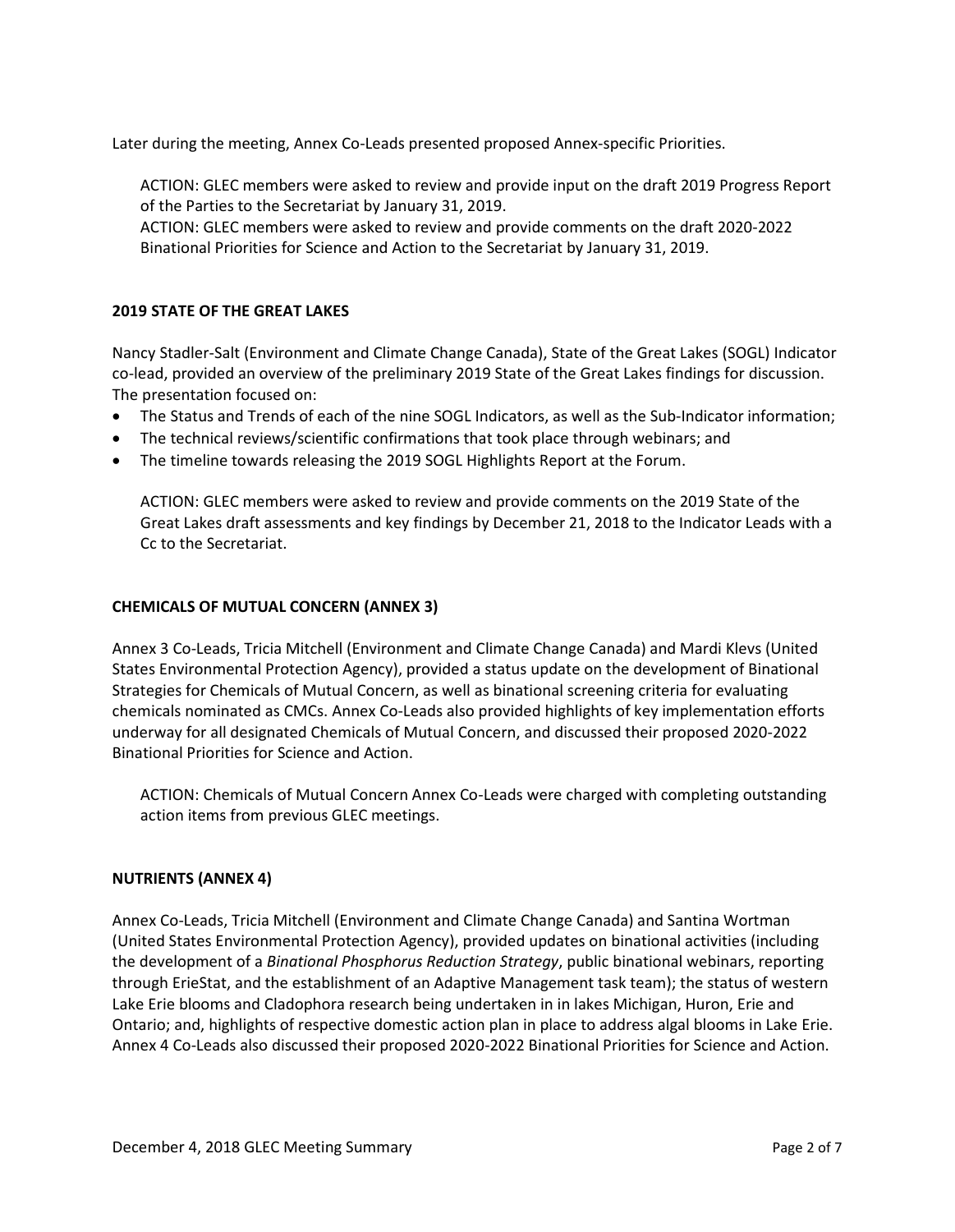## **INVASIVE MUSSELS**

Erika Jensen from the Great Lakes Commission was invited to provide an overview of the Invasive Mussel Collaborative. Eric presented on the status of Dreissenid mussels, including their distribution; Control methods, including toxicants, physical tools, biological control and genetic tools; a near-term strategy of sustained control (i.e. suppression) at localized sites to mitigate impacts and generate larger benefits; and the Invasive Mussel Collaborative's recently released *[Strategy to Advance Management of](https://invasivemusselcollaborative.net/wp-content/uploads/2018/11/IMC-Strategy-Nov-2018-final.pdf)  [Invasive Zebra and Quagga Mussels](https://invasivemusselcollaborative.net/wp-content/uploads/2018/11/IMC-Strategy-Nov-2018-final.pdf)*.

## **SUMMARY OF ACTION ITEMS**

- 1. The GLEC Secretariat was to explore a follow-up GLEC teleconference to bring forward agenda items not discussed at the December 2018 GLEC meeting; however, due to the subsequent partial government shutdown in the U.S. and the need to focus on preparations for the Great Lakes Public Forum, a follow-up teleconference was not held.
- 2. GLEC members were asked to review and provide input on the draft 2019 Progress Report of the Parties to the Secretariat [\(ec.aqegl-glwqa.ec@canada.ca;](mailto:ec.aqegl-glwqa.ec@canada.ca) [glwqa@epa.gov\)](mailto:glwqa@epa.gov) by January 31, 2019.
- 3. GLEC members were asked to review and provide comments on the draft 2020-2022 Binational Priorities for Science and Action to the Secretariat by January 31, 2019.
- 4. GLEC members were asked to review and provide comments on the 2019 State of the Great Lakes draft assessments and key findings by December 21, 2018 to the Indicator Leads, with a Cc to the Secretariat [\(nancy.stadler-salt@canada.ca;](mailto:nancy.stadler-salt@canada.ca) [nettesheim.todd@epa.gov;](mailto:nettesheim.todd@epa.gov) [ec.aqegl](mailto:ec.aqegl-glwqa.ec@canada.ca)[glwqa.ec@canada.ca;](mailto:ec.aqegl-glwqa.ec@canada.ca) [glwqa@epa.gov\)](mailto:glwqa@epa.gov).
- 5. Chemicals of Mutual Concern Annex Co-Leads were charged with completing outstanding action items from previous GLEC meetings.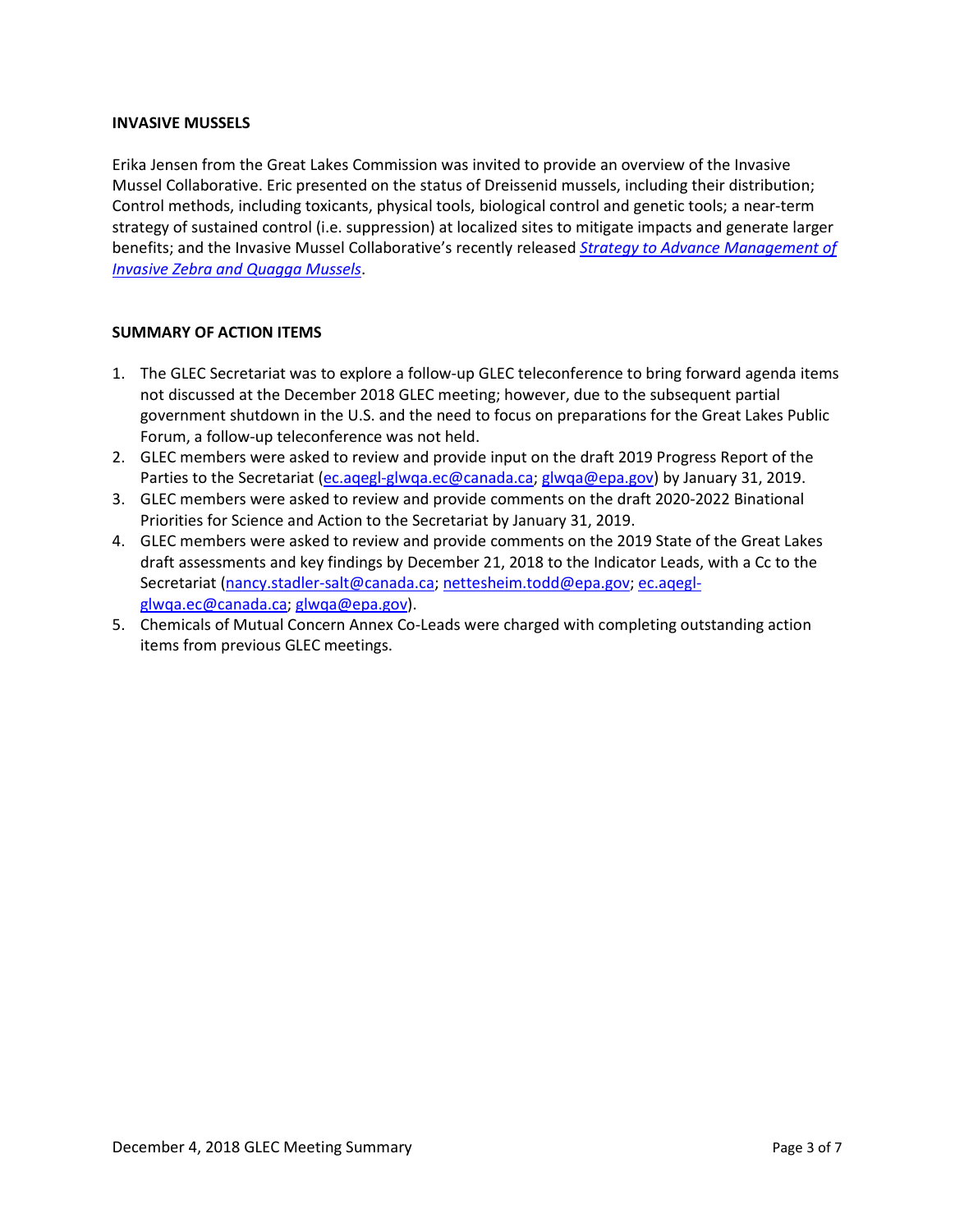#### **APPENDIX A**

## **GLEC MEETING PARTICIPANTS DECEMBER 4, 2018**

#### **Canadian Participants**

- 1. Paul Allen International Joint Commission
- 2. Antonette Arvai International Joint Commission (remotely)
- 3. Sean Backus Environment and Climate Change Canada
- 4. Bruce Bateman, Ontario Ministry of the Environment, Conservation and Parks
- 5. Jennifer Boehme International Joint Commission (remotely)
- 6. Emma Bowley, Ontario Ministry of the Environment, Conservation and Parks
- 7. Cynthia Brown Environment and Climate Change Canada
- 8. Terri Bulman, Ontario Ministry of Agriculture, Food and Rural Affairs
- 9. David Burden International Joint Commission
- 10. Mark Burrows International Joint Commission (remotely)
- 11. Stacey Cherwaty Environment and Climate Change Canada (remotely)
- 12. Matthew Child International Joint Commission
- 13. Gavin Christie Fisheries and Oceans Canada
- 14. Peter Clarke Environment and Climate Change Canada
- 15. Steve Clement Environment and Climate Change Canada (remotely)
- 16. Sally Cole-Misch International Joint Commission (remotely)
- 17. Russell Consor International Joint Commission
- 18. David Copplestone Ontario Ministry of Natural Resources and Forestry (remotely)
- 19. Diane de Beaumont Environment and Climate Change Canada
- 20. Melissa DeYoung Pollution Probe (remotely)
- 21. Christine Elwell Sierra Club Ontario
- 22. Elizabeth Everhardus Ministry of the Environment, Conservation and Parks
- 23. Natalija Vojno Fisher Canadian Freshwater Alliance
- 24. Bonnie Fox Conservation Ontario
- 25. Jon Gee Environment and Climate Change Canada
- 26. Sarah Gewurtz Environment and Climate Change Canada (remotely)
- 27. Scott Gilbert Fisheries and Oceans Canada
- 28. Michael Goffin Environment and Climate Change Canada
- 29. Nancy Goucher Water Institute, University of Waterloo (remotely)
- 30. John Higham, Transport Canada
- 31. Susan Humphrey Environment and Climate Change Canada
- 32. Jessica Isaac Ontario Ministry of the Environment, Conservation and Parks
- 33. John Jackson Toxics Free Great Lakes Network
- 34. Suzanne Jakoben, Ontario Ministry of the Environment, Conservation and Parks
- 35. Councillor Cathie Jamieson Mississaugas of the New Credit First Nation
- 36. Carolyn Johns Great Lakes Policy Research Network and Ryerson University (remotely)
- 37. Pamela Lamba, Ontario Ministry of the Environment, Conservation and Parks
- 38. Shaffina Kassam Environment and Climate Change Canada
- 39. Jenique Kennedy Environment and Climate Change Canada
- 40. Sandra Kok Environment and Climate Change Canada (remotely)
- 41. Gail Krantzberg McMaster University (remotely)
- 42. Ash Kumar Environment and Climate Change Canada

December 4, 2018 GLEC Meeting Summary **Page 4 of 7** and 2018 of 7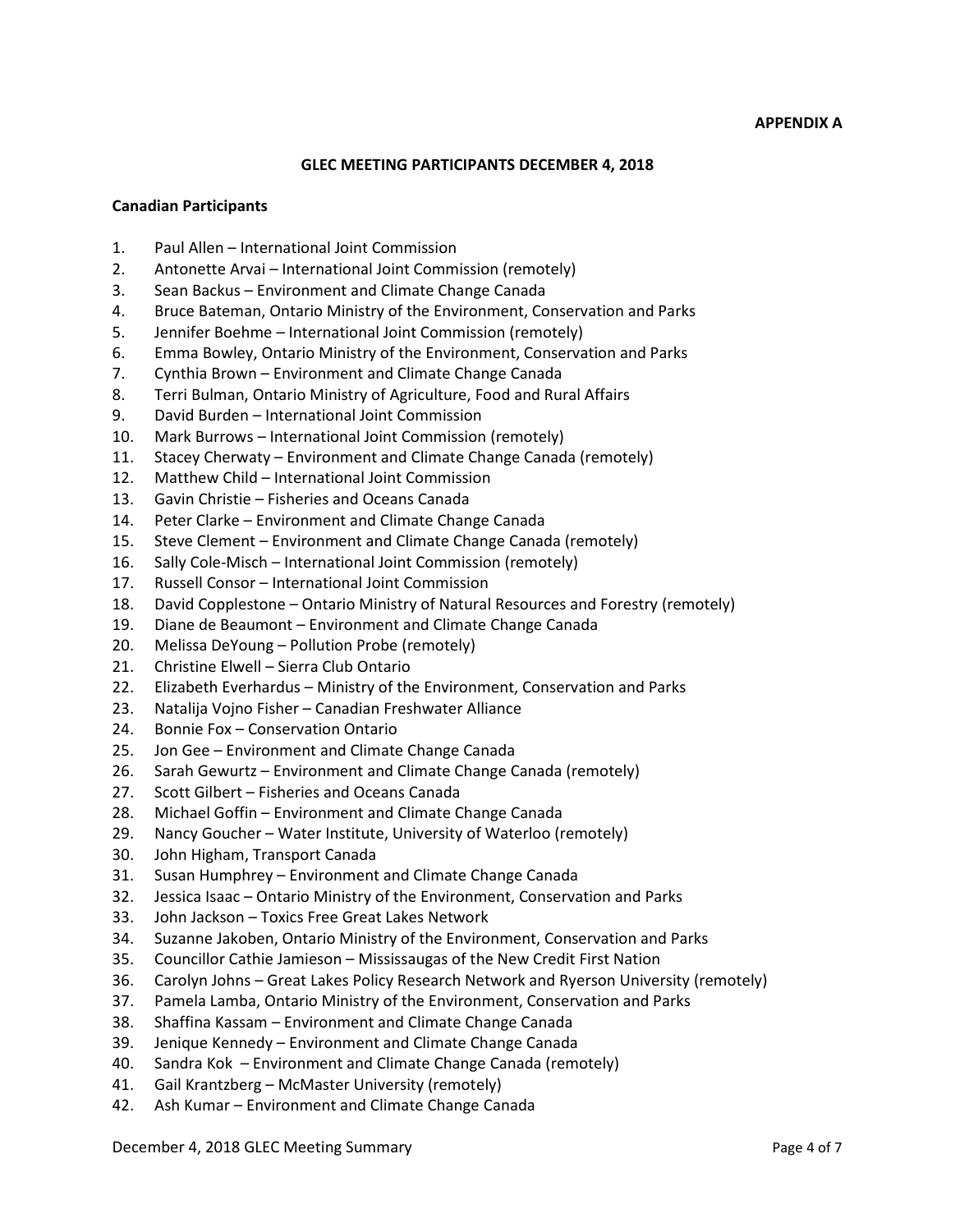- 43. Alesia Kurlek Environment and Climate Change Canada
- 44. Suzanne LaPerrière Public Services and Procurement Canada
- 45. Anastasia Lintner Canadian Environmental Law Association (remotely)
- 46. Madhu Malhotra Ministry of the Environment and Climate Change Climate Change (remotely)
- 47. Ling Mark Ministry of the Environment, Conservation and Parks
- 48. Valerie Marshall Health Canada (remotely)
- 49. Catherine Marsden Dillon Consulting Limited (remotely)
- 50. John Marsden
- 51. Catherine Masson Consultant
- 52. Andrew McAllister Canadian Nuclear Safety Commission
- 53. Andrew McCammon Ontario Headwaters Institute
- 54. Megan McCusker Environment and Climate Change Canada
- 55. Felicia Minotti Global Affairs Canada
- 56. Tricia Mitchell Environment and Climate Change Canada
- 57. Karen Moore, Ontario Ministry of the Environment, Conservation and Parks
- 58. Maggie Norris University of Waterloo (remotely)
- 59. Carolyn O'Neill Ministry of the Environment, Conservation and Parks
- 60. Jacob Orlandi, Environment and Climate Change Canada
- 61. Anne Randell Georgian Bay Forever
- 62. Sarah Rang Great Lakes and St. Lawrence Cities Initiative
- 63. Cheryl Recollet Chiefs of Ontario
- 64. Paul Recollet
- 65. Vi Richardson Environment and Climate Change Canada (remotely)
- 66. Linda Robertson Environment and Climate Change Canada (remotely)
- 67. Harman Sandhu Environment and Climate Change Canada
- 68. Kelsey Scarfone Environmental Defence Canada
- 69. Rebecca Schroeder Invasive Species Centre (remotely)
- 70. Lisa Sealock Environment and Climate Change Canada (remotely)
- 71. Shannon Seko Transport Canada, Ontario Region
- 72. Julie Simard Ontario Ministry of Natural Resources and Forestry (remotely)
- 73. Nancy Stadler-Salt Environment and Climate Change Canada
- 74. Anne Stewart Georgian Bay Association
- 75. David Sweetnam Georgian Bay Forever
- 76. Carla Torchia Environment and Climate Change Canada
- 77. Dale Van Stempvoort Environment and Climate Change Canada
- 78. Sara Varty Environment and Climate Change Canada (remotely)
- 79. Pam Veinotte Parks Canada Agency
- 80. Shivani Vigneswaran Environment and Climate Change Canada (remotely)
- 81. Lizhu Wang International Joint Commission (remotely)
- 82. April White Environment and Climate Change Canada (remotely)
- 83. Chris Wiley Transport Canada Marine Safety and Security Ontario Region
- 84. John Wilson International Joint Commission (remotely)
- 85. Tracy Wright Ministry of the Environment, Conservation and Parks
- 86. Ram Yerubandi Environment and Climate Change Canada (remotely)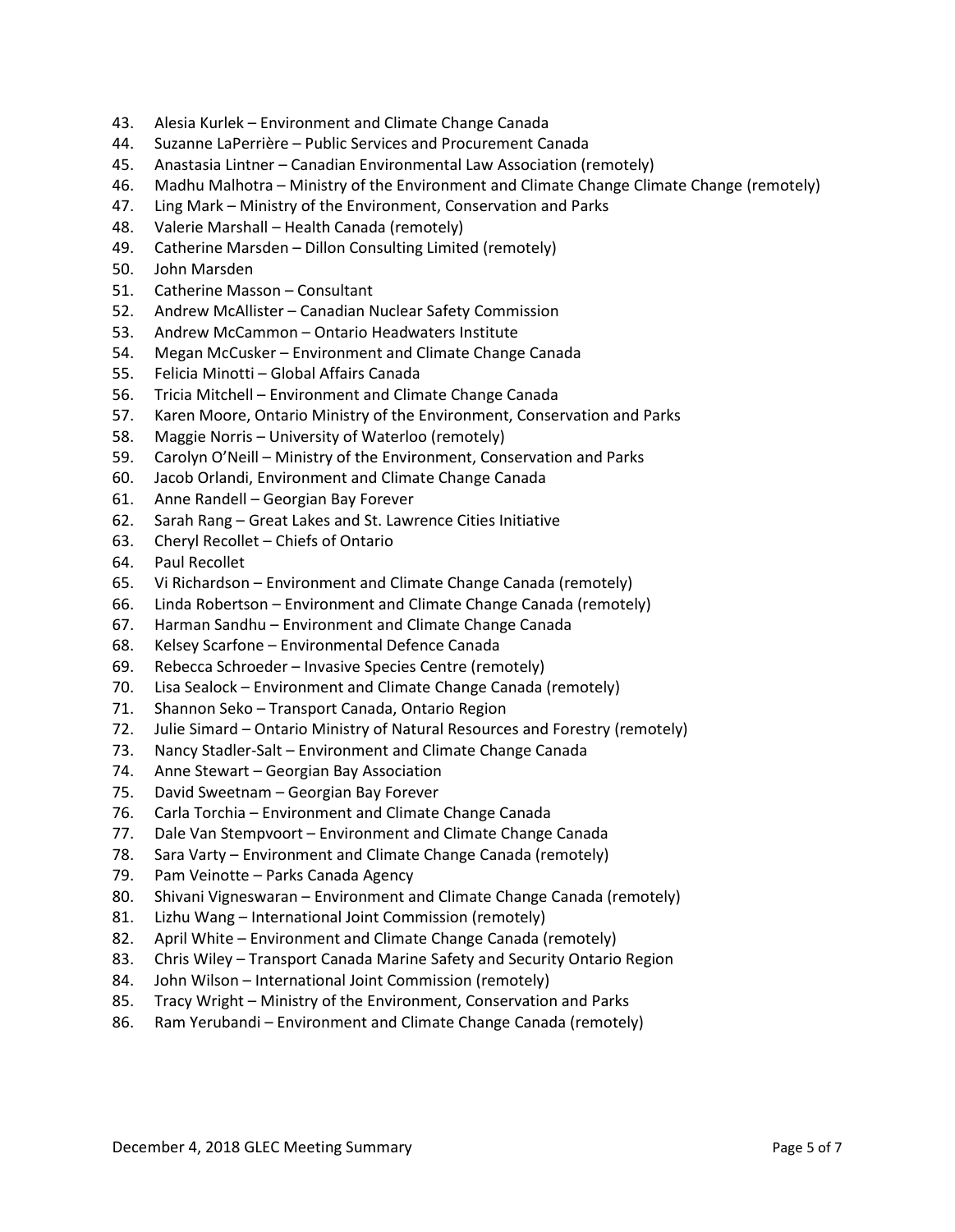## **UNITED STATES PARTICIPANTS**

- 87. Jon Allan Michigan Office of the Great Lakes (remotely)
- 88. Rick Balla United States Environmental Protection Agency Region 2
- 89. Edlynzia Barnes United States Environmental Protection Agency (remotely)
- 90. CAPT Amy Beach United States Coast Guard
- 91. Sandy Bihn, Lake Erie Waterkeeper
- 92. Tim Bruno Pennsylvania Department of Environmental Protection
- 93. Michelle Caldwell Indiana Department of Environmental Management (remotely)
- 94. Jennifer Day National Oceanic and Atmospheric Administration
- 95. Steve Galarneau Wisconsin Department of Natural Resources
- 96. Gail Hesse National Wildlife Federation (remotely)
- 97. Rick Hobrla Michigan Office of the Great Lakes (remotely)
- 98. Jon Hortness United States Geological Survey (remotely)
- 99. Mic Isham Great Lakes Indian Fish and Wildlife Commission
- 100. Lisa Janairo Council of State Governments (remotely)
- 101. Erika Jensen Great Lakes Commission
- 102. Jessica Jock Saint Regis Mohawk Tribe
- 103. Tyler Kaspar 1854 Treaty Authority (remotely)
- 104. Tiffani Kavalec Ohio Environmental Protection Agency
- 105. Mardi Klevs United States Environmental Protection Agency
- 106. Chris Korleski United States Environmental Protection Agency
- 107. Roger Knight Great Lakes Fishery Commission (remotely)
- 108. Hala Kuss Indiana Department of Environmental Management (remotely)
- 109. Bob Lambe Great Lakes Fishery Commission
- 110. Debbie Lee, National Oceanic and Atmospheric Administration, Great Lakes Environmental Research Laboratory
- 111. Shannon Lotthammer Minnesota Pollution Control Agency (remotely)
- 112. Edwin Martinez United States Department of Agriculture, Natural Resources Conservation Service (remotely)
- 113. Caroline Moellering Little Traverse Bay Bands of Odawa Indians (remotely)
- 114. Sara Moses Great Lakes Indian Fish & Wildlife Commission (remotely)
- 115. Michael Murray National Wildlife Federation (remotely)
- 116. Sonny Myers 1854 Treaty Authority
- 117. Todd Nettesheim United States Environmental Protection Agency (remotely)
- 118. Linda Nguyen Red Cliff Band of Lake Superior Chippewa (remotely)
- 119. Darren Nichols, Great Lakes Commission
- 120. Victoria Pebbles, Great Lakes Commission
- 121. Dale Phenicie Council of Great Lakes Industries
- 122. Carl Platz, United States Army Corps of Engineers
- 123. Howard Reeves United States Geological Survey
- 124. James Schardt United States Environmental Protection Agency
- 125. Victor Serveiss International Joint Commission
- 126. Micheal Smith Nuclear Regulatory Commission (remotely)
- 127. Rachel So Department of State (remotely)
- 128. Stephanie Swart Michigan, Office of the Great Lakes (remotely)
- 129. Lorne Thomas United States Coast Guard
- 130. Naomi Tillison Bad River Band Of Lake Superior Tribe of Chippewa Indians (remotely)